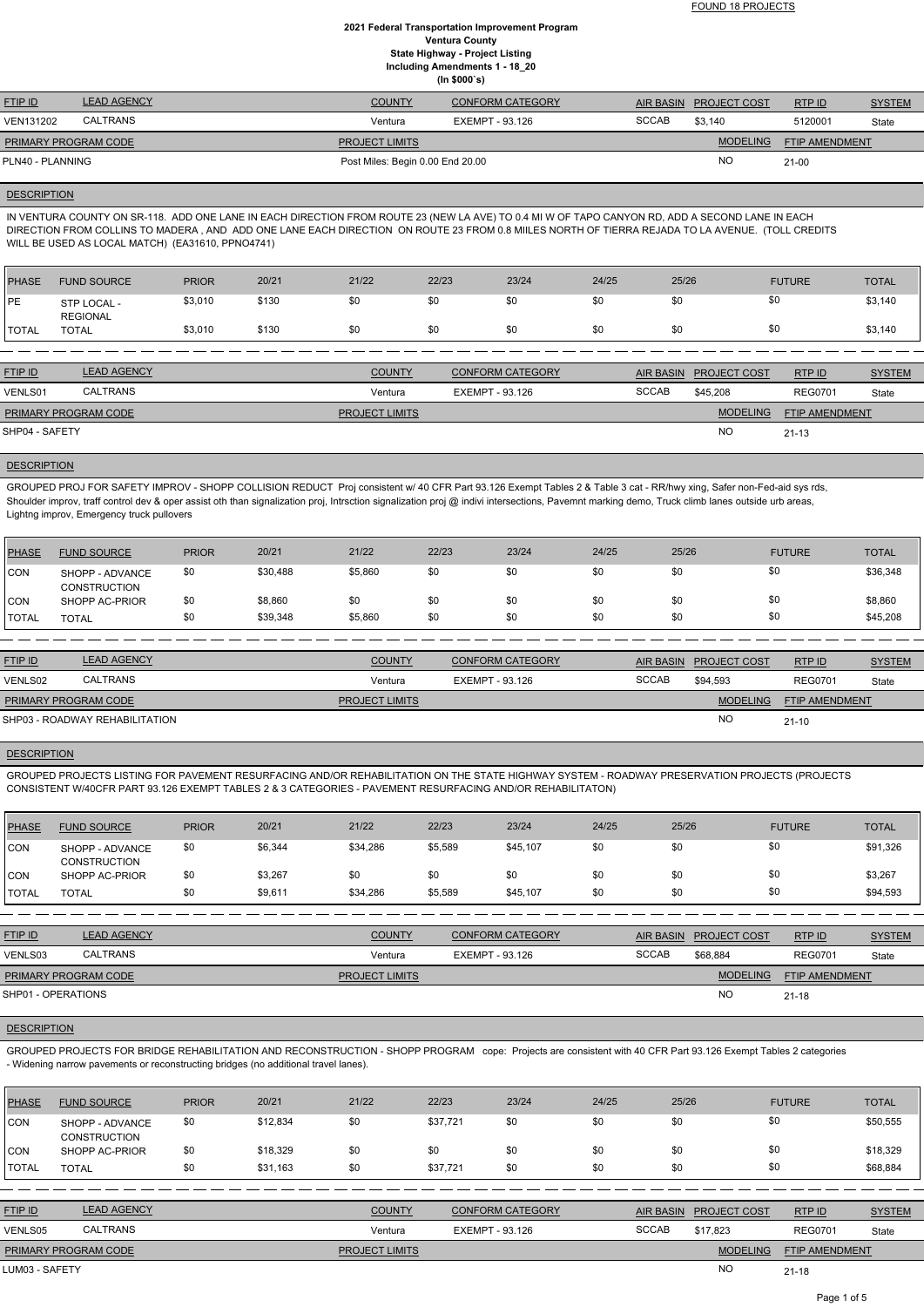#### **DESCRIPTION**

GROUPED PROJ FOR SAFETY IMPROV-SHOPP MOBILITY PROG Proj consistent w/ 40 CFR Pt 93.126 Exempt Tables 2 and Table 3 cat - RR/hwy xing, Safer non-Fed-aid sys rds, Shoulder improv, traff contrl devs & operating assist other than signalization proj, Intersection proj @ indiv intersections, Pavement marking demo, Truck climbing lanes outside urb area, Lighting improv, Emer truck pullovers

| <b>PHASE</b> | <b>FUND SOURCE</b>                     | <b>PRIOR</b> | 20/21    | 21/22   | 22/23 | 23/24 | 24/25 | 25/26 | <b>FUTURE</b> | <b>TOTAL</b> |
|--------------|----------------------------------------|--------------|----------|---------|-------|-------|-------|-------|---------------|--------------|
| <b>CON</b>   | SHOPP - ADVANCE<br><b>CONSTRUCTION</b> | \$0          | \$7,384  | \$7,579 | \$22  | \$0   | \$0   | \$0   | \$0           | \$14,985     |
| <b>CON</b>   | SHOPP AC-PRIOR                         | \$0          | \$2,838  | \$0     | \$0   | \$0   | \$0   |       | \$0           | \$2,838      |
| <b>TOTAL</b> | <b>TOTAL</b>                           | \$0          | \$10.222 | \$7,579 | \$22  | \$0   | \$0   | \$0   | \$0           | \$17,823     |

| <b>FTIP ID</b>              | <b>LEAD AGENCY</b> | <b>COUNTY</b>         | <b>CONFORM CATEGORY</b> | AIR BASIN    | <b>PROJECT COST</b> | RTP ID                | <b>SYSTEM</b> |
|-----------------------------|--------------------|-----------------------|-------------------------|--------------|---------------------|-----------------------|---------------|
| VENLS08                     | <b>CALTRANS</b>    | Ventura               | EXEMPT - 93.126         | <b>SCCAB</b> | \$84.293            | <b>REG0703</b>        | State         |
| <b>PRIMARY PROGRAM CODE</b> |                    | <b>PROJECT LIMITS</b> |                         |              | <b>MODELING</b>     | <b>FTIP AMENDMENT</b> |               |
| SHP04 - SAFETY              |                    |                       |                         |              | <b>NC</b>           | $21 - 18$             |               |

### **DESCRIPTION**

GROUPED PROJECTS FOR SAFETY IMPROVEMENTS - SHOPP MANDATES PROGRAM (Scope: Proj consistent w/ 40 CFR Part 93.126 Exempt Tables 2 &3 cat - Rr/hwy Xing, Safer non-Fed-aid system rds, Shoulder impr, traffic control devices & oper assistance oth than signalization proj, Intersection signalization proj at individ intersections, Pavement marking demo, Truck climbing lanes outside urbanized area, Lightin

| PHASE          | <b>FUND SOURCE</b>                     | <b>PRIOR</b> | 20/21    | 21/22    | 22/23 | 23/24    | 24/25 | 25/26 | <b>FUTURE</b> | <b>TOTAL</b> |
|----------------|----------------------------------------|--------------|----------|----------|-------|----------|-------|-------|---------------|--------------|
| CON            | SHOPP - ADVANCE<br><b>CONSTRUCTION</b> | \$0          | \$11,352 | \$39,980 | \$375 | \$23,268 | \$0   | \$0   | \$0           | \$74,975     |
| ICON           | SHOPP AC-PRIOR                         | \$0          | \$9,318  | \$0      | \$0   | \$0      | \$0   | \$0   | \$0           | \$9,318      |
| <b>I</b> TOTAL | TOTAL                                  | \$0          | \$20,670 | \$39,980 | \$375 | \$23,268 | \$0   | \$0   | \$0           | \$84,293     |

| <b>FTIP ID</b>       | <b>LEAD AGENCY</b> | <b>COUNTY</b>         | <b>CONFORM CATEGORY</b> |              | AIR BASIN PROJECT COST | RTPID                 | <b>SYSTEM</b> |
|----------------------|--------------------|-----------------------|-------------------------|--------------|------------------------|-----------------------|---------------|
| VENLS10              | CALTRANS           | Ventura               | EXEMPT - 93.126         | <b>SCCAB</b> | \$101.183              | <b>REG0701</b>        | State         |
| PRIMARY PROGRAM CODE |                    | <b>PROJECT LIMITS</b> |                         |              | <b>MODELING</b>        | <b>FTIP AMENDMENT</b> |               |
| SHP04 - SAFETY       |                    |                       |                         |              | NO                     | $21 - 13$             |               |

#### **DESCRIPTION**

GROUPED PROJECTS FOR EMERGENCY REPAIR - SHOPP EMERGENCY RESPONSE PROGRAM Scope: Proj consistent w/ 40 CFR Part 93.126 Exempt Tables 2 categories - Repair damage caused by natural disasters, civil unrest, or terrorist acts. This applies to damages that don't qualify for Fed Emer Relief funds or to damages that qualify for fed Emer Relief funds but extend beyond the Fed-declared disaster period.

| PHASE        | <b>FUND SOURCE</b>                     | <b>PRIOR</b> | 20/21    | 21/22 | 22/23    | 23/24 | 24/25 | 25/26 | <b>FUTURE</b> | <b>TOTAL</b> |
|--------------|----------------------------------------|--------------|----------|-------|----------|-------|-------|-------|---------------|--------------|
| <b>CON</b>   | SHOPP - ADVANCE<br><b>CONSTRUCTION</b> | \$0          | \$61,924 | \$0   | \$33,661 | \$0   | \$0   | \$0   | \$0           | \$95,585     |
| <b>CON</b>   | SHOPP AC-PRIOR                         | \$0          | \$5,598  | \$0   | \$0      | \$0   | \$0   | \$0   | \$0           | \$5,598      |
| <b>TOTAL</b> | <b>TOTAL</b>                           | \$0          | \$67,522 | \$0   | \$33,661 | \$0   | \$0   | \$0   | \$0           | \$101,183    |

| <b>FTIP ID</b>              | <b>LEAD AGENCY</b> | <b>COUNTY</b>         | <b>CONFORM CATEGORY</b> |              | AIR BASIN PROJECT COST | RTP ID                | <b>SYSTEM</b> |
|-----------------------------|--------------------|-----------------------|-------------------------|--------------|------------------------|-----------------------|---------------|
| VENLS13                     | <b>CALTRANS</b>    | Ventura               | EXEMPT - 93.126         | <b>SCCAB</b> | \$3,290                | 5OM0702               | State         |
| <b>PRIMARY PROGRAM CODE</b> |                    | <b>PROJECT LIMITS</b> |                         |              | <b>MODELING</b>        | <b>FTIP AMENDMENT</b> |               |
| SHP04 - SAFETY              |                    |                       |                         |              | <b>NO</b>              | $21 - 18$             |               |

#### **DESCRIPTION**

GROUPED PROJECTS FOR SAFETY IMPROVEMENTS, SHOULDER IMPROVEMENTS, PAVEMENT RESURFACING AND/OR REHAB-MINOR PROGRAM. PROJECTS CONSISTENT WITH 40CFR PART93.126 EXEMPT TABLES 2 AND 3 CATEGORIES : RAILROAD/HIGHWAY CROSSING, SAFER NONFEDERALAID SYSTEM ROADS, SHOULDER IMPROVEMENTS,

#### TRAFFIC CONTROL DEVICES & OPERATING ASSIST OTHER THAN SIGNALIZATION, INTERSECTION SIGNALIZATION AT INDIVIDUAL INTERSECTIONS,

| <b>PHASE</b>       | <b>FUND SOURCE</b>                               | <b>PRIOR</b> | 20/21 | 21/22                 | 22/23                  | 23/24                                                              | 24/25 | 25/26            |                     | <b>FUTURE</b>         | <b>TOTAL</b>  |
|--------------------|--------------------------------------------------|--------------|-------|-----------------------|------------------------|--------------------------------------------------------------------|-------|------------------|---------------------|-----------------------|---------------|
| ICON               | SHOPP ADVANCE<br>CONSTRUCTION (AC) -             | \$0          | \$0   | \$3,290               | \$0                    | \$0                                                                | \$0   | \$0              | \$0                 |                       | \$3,290       |
| <b>TOTAL</b>       | <b>TOTAL</b>                                     | \$0          | \$0   | \$3,290               | \$0                    | \$0                                                                | \$0   | \$0              | \$0                 |                       | \$3,290       |
|                    |                                                  |              |       |                       |                        |                                                                    |       |                  |                     |                       |               |
| <b>FTIP ID</b>     | <b>LEAD AGENCY</b>                               |              |       | <b>COUNTY</b>         |                        | <b>CONFORM CATEGORY</b>                                            |       | <b>AIR BASIN</b> | <b>PROJECT COST</b> | RTP ID                | <b>SYSTEM</b> |
| VEN031226          | CAMARILLO                                        |              |       | Ventura               | <b>EXEMPT - 93.127</b> |                                                                    |       | <b>SCCAB</b>     | \$4,308             | VEN031226             | State         |
|                    | PRIMARY PROGRAM CODE                             |              |       | <b>PROJECT LIMITS</b> |                        |                                                                    |       |                  | <b>MODELING</b>     | <b>FTIP AMENDMENT</b> |               |
|                    | NCRH1 - INTERSECTION IMPROVEMENTS/CHANNELIZATION |              |       | 12.20                 |                        | From PLEASANT VALLEY ROAD to ROUTE 101 Post Miles: Begin 12.20 End |       |                  | <b>YES</b>          | $21 - 00$             |               |
| <b>DESCRIPTION</b> |                                                  |              |       |                       |                        |                                                                    |       |                  |                     |                       |               |

IN CAMARILLO ROUTE 101 AT PLEASANT VALLEY ROAD IMPROVE INTERSECTION WITH SOUTHBOUND RAMPS - WIDEN ONRAMP ENTRANCE FROM 1 TO 2 LANES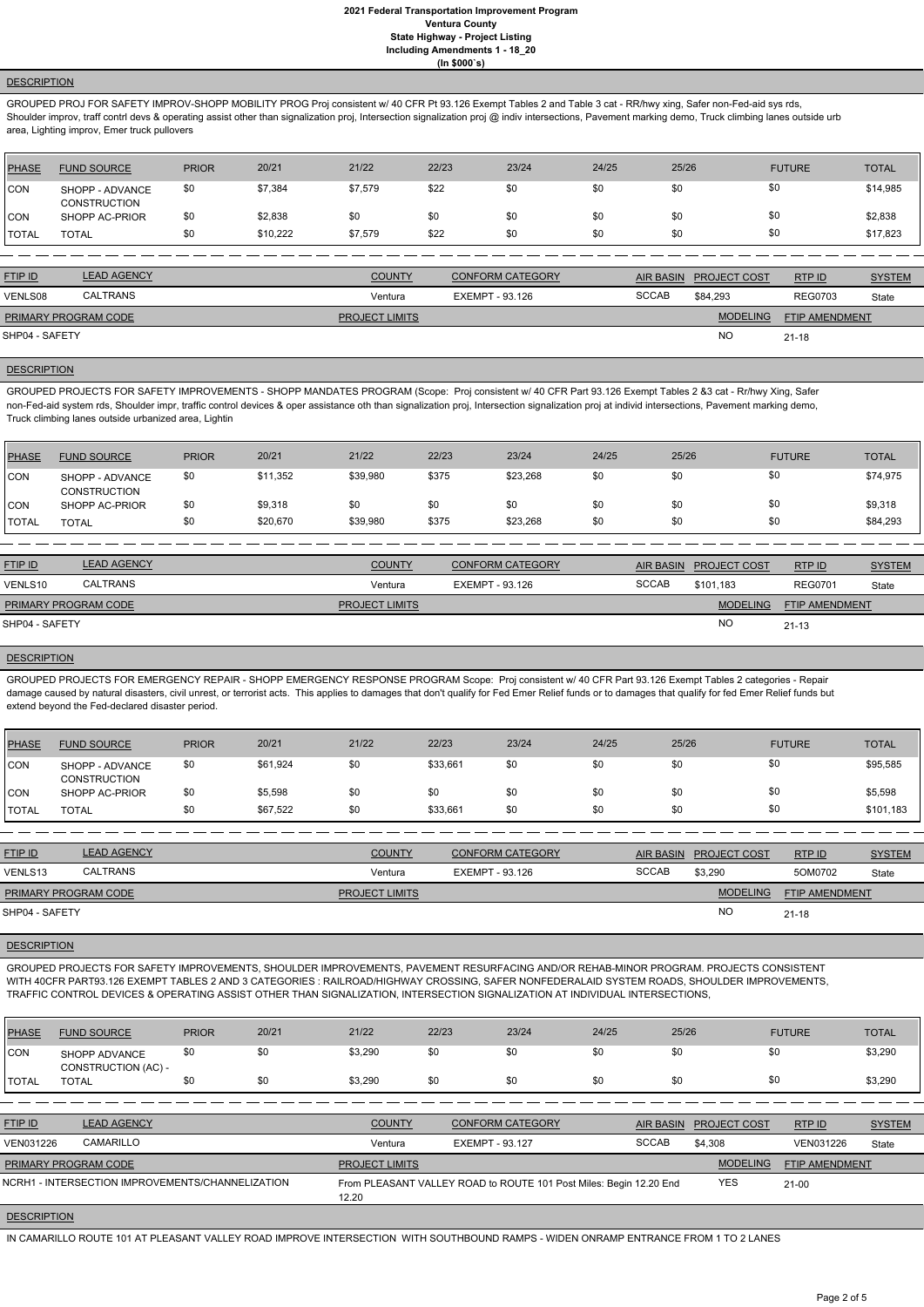| <b>PHASE</b>   | <b>FUND SOURCE</b> | <b>PRIOR</b> | 20/21   | 21/22   | 22/23 | 23/24 | 24/25 | 25/26 | <b>FUTURE</b> | <b>TOTAL</b> |
|----------------|--------------------|--------------|---------|---------|-------|-------|-------|-------|---------------|--------------|
| PE             | <b>CITY FUNDS</b>  | \$0          | \$517   | \$0     | \$0   | \$0   | \$0   | \$0   | \$0           | \$517        |
| ROW            | <b>CITY FUNDS</b>  | \$0          |         | \$100   | \$0   | \$0   | \$0   | \$0   | \$0           | \$100        |
| <b>CON</b>     | <b>CITY FUNDS</b>  | \$0          | \$953   | \$2,738 | \$0   | \$0   | \$0   | \$0   | \$0           | \$3,691      |
| <b>!</b> TOTAL | <b>TOTAL</b>       | \$0          | \$1,470 | \$2,838 | \$0   | \$0   | \$0   | \$0   | \$0           | \$4,308      |

| <b>FTIP ID</b>              | <b>LEAD AGENCY</b>                       | <b>COUNTY</b>                           | <b>CONFORM CATEGORY</b>                                               |              | AIR BASIN PROJECT COST | RTP ID                | <b>SYSTEM</b> |
|-----------------------------|------------------------------------------|-----------------------------------------|-----------------------------------------------------------------------|--------------|------------------------|-----------------------|---------------|
| <b>VEN051210</b>            | CAMARILLO                                | Ventura                                 | NON-EXEMPT                                                            | <b>SCCAB</b> | \$50,000               | VEN051210             | State         |
| <b>PRIMARY PROGRAM CODE</b> |                                          | <b>PROJECT LIMITS</b>                   |                                                                       |              | <b>MODELING</b>        | <b>FTIP AMENDMENT</b> |               |
|                             | CARH3 - INTERCHANGE-MOD/REP/REC-LN ADD'S | ramps Post Miles: Begin 17.90 End 17.90 | From Route 101 south interchange ramps to Route 101 north interchange |              | YES                    | $21-00$               |               |

#### **DESCRIPTION**

IN CAMARILLO RECONFIGURE CENTRAL AVENUE / ROUTE 101 INTERCHANGE (includes Central Ave bridge widening from 1 to 2 lanes each direction)

| PHASE        | <b>FUND SOURCE</b> | <b>PRIOR</b> | 20/21 | 21/22 | 22/23 | 23/24 | 24/25 | 25/26    | <b>FUTURE</b> | <b>TOTAL</b> |
|--------------|--------------------|--------------|-------|-------|-------|-------|-------|----------|---------------|--------------|
| <b>CON</b>   | <b>CITY FUNDS</b>  |              |       | \$0   | \$0   |       | \$0   | \$50,000 | \$0           | \$50,000     |
| <b>TOTAL</b> | TOTAL              |              |       | \$0   | \$0   |       | \$0   | \$50,000 | \$0           | \$50,000     |

| <b>FTIP ID</b>              | <b>LEAD AGENCY</b>                                   | <b>COUNTY</b>                     | <b>CONFORM CATEGORY</b> |              | AIR BASIN PROJECT COST | RTPID                 | <b>SYSTEM</b> |
|-----------------------------|------------------------------------------------------|-----------------------------------|-------------------------|--------------|------------------------|-----------------------|---------------|
| <b>VEN131206</b>            | CAMARILLO                                            | Ventura                           | EXEMPT - 93.126         | <b>SCCAB</b> | \$108.350              | 7120003               | State         |
| <b>PRIMARY PROGRAM CODE</b> |                                                      | <b>PROJECT LIMITS</b>             |                         |              | <b>MODELING</b>        | <b>FTIP AMENDMENT</b> |               |
|                             | CAN21 - AUXILIARY LANE NOT THROUGH NEXT INTERSECTION | Post Miles: Begin 12.20 End 17.80 |                         |              | <b>NO</b>              | $21 - 00$             |               |

# **DESCRIPTION**

ROUTE 101 FROM SANTA ROSA RD TO CENTRAL AVENUE-- AUXILIARY LANES IN NB DIRECTION, RAMP METERING NB AND SB (OPERATIONAL IMPROVEMENTS ONLY)

| <b>PHASE</b> | <b>FUND SOURCE</b> | <b>PRIOR</b> | 20/21 | 21/22   | 22/23    | 23/24 | 24/25 | 25/26    | <b>FUTURE</b> | <b>TOTAL</b> |
|--------------|--------------------|--------------|-------|---------|----------|-------|-------|----------|---------------|--------------|
| <b>IPE</b>   | <b>CITY FUNDS</b>  | \$0          | \$0   | \$3,000 | \$10,000 | \$0   | \$0   | \$0      | \$0           | \$13,000     |
| ROW          | <b>CITY FUNDS</b>  | \$0          | \$0   | \$0     | \$350    | \$0   | \$0   | \$0      | \$0           | \$350        |
| <b>CON</b>   | <b>CITY FUNDS</b>  | \$0          | \$0   | \$0     | \$0      | \$0   | \$0   | \$95,000 | \$0           | \$95,000     |
| <b>TOTAL</b> | <b>TOTAL</b>       | \$0          | \$0   | \$3,000 | \$10,350 | \$0   | \$0   | \$95,000 | \$0           | \$108,350    |

| <b>FTIP ID</b>              | <b>LEAD AGENCY</b>                       | <b>COUNTY</b>         | CONFORM CATEGORY                                | <b>AIR BASIN</b> | <b>PROJECT COST</b> | RTP ID                | <b>SYSTEM</b> |
|-----------------------------|------------------------------------------|-----------------------|-------------------------------------------------|------------------|---------------------|-----------------------|---------------|
| <b>VEN190117</b>            | CAMARILLO                                | Ventura               | EXEMPT - 93.126                                 | <b>SCCAB</b>     | \$3,372             | 2016A319              | State         |
| <b>PRIMARY PROGRAM CODE</b> |                                          | <b>PROJECT LIMITS</b> |                                                 |                  | <b>MODELING</b>     | <b>FTIP AMENDMENT</b> |               |
|                             | CARH3 - INTERCHANGE-MOD/REP/REC-LN ADD'S |                       | From 12 to 12 Post Miles: Begin 12.00 End 12.00 |                  | <b>NO</b>           | $21-00$               |               |

#### **DESCRIPTION**

IN CAMARILLO WIDEN THE SOUTHBOUND 101 FREEWAY OFF RAMP TO PLEASANT VALLEY ROAD FROM SINGLE LANE TO TWO LANES AND MODIFY SB ON-RAMP TO ACCOMODATE THE CHANGE TO THE OFFRAMP.

| <b>PHASE</b>  | <b>FUND SOURCE</b> | <b>PRIOR</b> | 20/21 | 21/22 | 22/23 | 23/24 | 24/25   | 25/26 | <b>FUTURE</b> | <b>TOTAL</b> |
|---------------|--------------------|--------------|-------|-------|-------|-------|---------|-------|---------------|--------------|
| <b>IPE</b>    | <b>CITY FUNDS</b>  | \$0          | \$0   | \$532 |       | \$0   | \$0     | \$0   | \$0           | \$532        |
| <b>IROW</b>   | <b>CITY FUNDS</b>  | \$0          | \$0   | \$0   |       | \$0   | \$100   | \$0   | \$0           | \$100        |
| <b>CON</b>    | <b>CITY FUNDS</b>  | \$0          | \$0   | \$0   |       | \$0   | \$2,740 | \$0   | \$0           | \$2,740      |
| <b>ITOTAL</b> | TOTAL              | \$0          | \$0   | \$532 | \$0   | \$0   | \$2,840 | \$0   | \$0           | \$3,372      |

| <b>FTIP ID</b>              | <b>LEAD AGENCY</b>                                  | <b>COUNTY</b>         | <b>CONFORM CATEGORY</b>                                      | <b>AIR BASIN</b> | <b>PROJECT COST</b> | RTP ID                | <b>SYSTEM</b> |
|-----------------------------|-----------------------------------------------------|-----------------------|--------------------------------------------------------------|------------------|---------------------|-----------------------|---------------|
| VEN051213                   | MOORPARK                                            | Ventura               | NON-EXEMPT                                                   | <b>SCCAB</b>     | \$2.411             | VEN051213             | State         |
| <b>PRIMARY PROGRAM CODE</b> |                                                     | <b>PROJECT LIMITS</b> |                                                              |                  | <b>MODELING</b>     | <b>FTIP AMENDMENT</b> |               |
|                             | CART2 - HIGHWAY/ROAD IMP - LANE ADD'S - w/TCM : NRS |                       | From 3rd st. to Casey Road Post Miles: Begin 13.10 End 13.60 |                  | YES                 | $21 - 00$             |               |

# **DESCRIPTION**

IN MOORPARK RTE 23 MOORPARK AVE FROM THIRD ST TO CASEY RD WIDEN FROM 1 LANE IN EACH DIRECTION TO 1 LANE NB AND 2 LANES SB. REALIGN FIRST ST/POINDEXTER INTERSECTION, BIKE LANES, AND UPGRADE RAIL CROSSING.

| <b>PHASE</b> | <b>FUND SOURCE</b>             | <b>PRIOR</b> | 20/21   | 21/22 | 22/23 | 23/24 | 24/25 | 25/26 | <b>FUTURE</b> | <b>TOTAL</b> |
|--------------|--------------------------------|--------------|---------|-------|-------|-------|-------|-------|---------------|--------------|
| <b>IPE</b>   | <b>CITY FUNDS</b>              | \$200        | \$0     | \$0   | \$0   | \$0   | \$0   | \$0   | \$0           | \$200        |
| CON          | <b>CITY FUNDS</b>              | \$0          | \$71'   | \$0   | \$0   | \$0   | \$0   | \$0   | \$0           | \$711        |
| <b>CON</b>   | STP LOCAL -<br><b>REGIONAL</b> | \$0          | \$1,500 | \$0   | \$0   | \$0   | \$0   | \$0   | \$0           | \$1,500      |
| <b>TOTAL</b> | <b>TOTAL</b>                   | \$200        | \$2,21' | \$0   | \$0   | \$0   | \$0   | \$0   | \$0           | \$2,411      |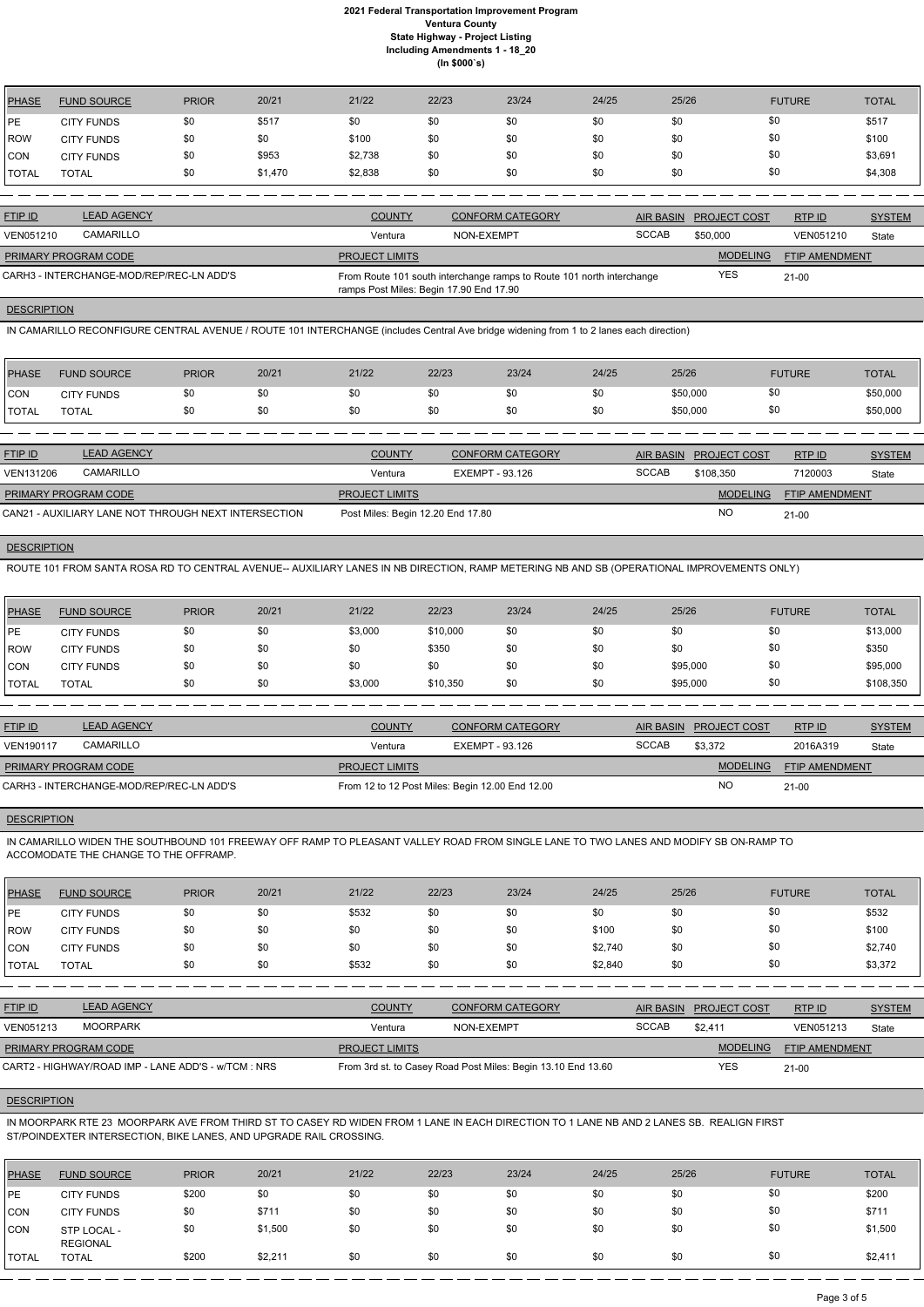| <b>FTIP ID</b>              | <b>LEAD AGENCY</b>                                    | <b>COUNTY</b>         | <b>CONFORM CATEGORY</b>                                          | <b>AIR BASIN</b> | <b>PROJECT COST</b> | RTPID                 | <b>SYSTEM</b> |
|-----------------------------|-------------------------------------------------------|-----------------------|------------------------------------------------------------------|------------------|---------------------|-----------------------|---------------|
| <b>VEN34089</b>             | <b>MOORPARK</b>                                       | Ventura               | NON-EXEMPT                                                       | <b>SCCAB</b>     | \$1.158             | <b>VEN34089</b>       | State         |
| <b>PRIMARY PROGRAM CODE</b> |                                                       | <b>PROJECT LIMITS</b> |                                                                  |                  | <b>MODELING</b>     | <b>FTIP AMENDMENT</b> |               |
| GM                          | CAY63 - HIGHWAY/ROAD IMP - LANE ADD'S (NO HOV LANES): | 17.40 End 17.90       | From ROUTE 23 (MOORPARK AVE) to EAST OF SPRING Post Miles: Begin |                  | <b>YES</b>          | $21 - 00$             |               |
|                             |                                                       |                       |                                                                  |                  |                     |                       |               |

## **DESCRIPTION**

IN MOORPARK L.A. AVE FROM ROUTE 23 (MOORPARK AVE) TO E/O SPRING (0.6 MI) RECONSTRUCT SIDEWALKS, REALIGN ROADWAY AND WIDEN FROM 4 TO 6 LANES

| <b>PHASE</b> | <b>FUND SOURCE</b>             | <b>PRIOR</b> | 20/21 | 21/22 | 22/23 | 23/24 | 24/25 | 25/26 | <b>FUTURE</b> | <b>TOTAL</b> |
|--------------|--------------------------------|--------------|-------|-------|-------|-------|-------|-------|---------------|--------------|
| <b>IPE</b>   | <b>CITY FUNDS</b>              | \$100        | \$0   | \$0   | \$0   | \$0   | \$0   | \$0   | \$0           | \$100        |
| ROW          | <b>CITY FUNDS</b>              | \$100        | \$0   | \$0   | \$0   | \$0   | \$0   | \$0   | \$0           | \$100        |
| <b>CON</b>   | <b>CITY FUNDS</b>              | \$0          | \$161 | \$0   | \$0   | \$0   | \$0   | \$0   | \$0           | \$161        |
| <b>CON</b>   | STP LOCAL -<br><b>REGIONAL</b> | \$0          | \$797 | \$0   | \$0   | \$0   | \$0   | \$0   | \$0           | \$797        |
| <b>TOTAL</b> | <b>TOTAL</b>                   | \$200        | \$958 | \$0   | \$0   | \$0   | \$0   | \$0   | \$0           | \$1,158      |

| <b>FTIP ID</b>       | <b>LEAD AGENCY</b>                      | <b>COUNTY</b>         | <b>CONFORM CATEGORY</b>                                            |              | AIR BASIN PROJECT COST | RTPID                 | <b>SYSTEM</b> |
|----------------------|-----------------------------------------|-----------------------|--------------------------------------------------------------------|--------------|------------------------|-----------------------|---------------|
| <b>VEN040401</b>     | <b>OXNARD</b>                           | Ventura               | NON-EXEMPT                                                         | <b>SCCAB</b> | \$117.532              | VEN040401             | State         |
| PRIMARY PROGRAM CODE |                                         | <b>PROJECT LIMITS</b> |                                                                    |              | <b>MODELING</b>        | <b>FTIP AMENDMENT</b> |               |
|                      | CAY72 - NEW OVERCROSS OR UNDERCROSS: GM | 6.20 End 6.30         | From STURGIS ROAD to 1350' SOUTH OF FIFTH STREET Post Miles: Begin |              | <b>YES</b>             | $21 - 00$             |               |

# **DESCRIPTION**

IN OXNARD AT RICE AVE. RAILROAD GRADE SEPARATION - INCLUDES WIDENING OF RICE FROM STURGIS ROAD TO 1350' SOUTH OF FIFTH STREET

| <b>PHASE</b> | <b>FUND SOURCE</b>                               | <b>PRIOR</b> | 20/21 | 21/22 | 22/23    | 23/24 | 24/25 | 25/26 | <b>FUTURE</b> | <b>TOTAL</b> |
|--------------|--------------------------------------------------|--------------|-------|-------|----------|-------|-------|-------|---------------|--------------|
| PE           | <b>CITY FUNDS</b>                                | \$803        | \$0   | \$0   | \$0      | \$0   | \$0   | \$0   | \$0           | \$803        |
| PE           | <b>FEDERAL RAILROAD</b><br><b>ADMINISTRATION</b> | \$1,500      | \$0   | \$0   | \$0      | \$0   | \$0   | \$0   | \$0           | \$1,500      |
| I PE         | <b>SB1TRADE CORRIDOR</b><br><b>ENHANCEMENT</b>   | \$7,569      | \$0   | \$0   | \$0      | \$0   | \$0   | \$0   | \$0           | \$7,569      |
| PE           | STP LOCAL -<br><b>REGIONAL</b>                   | \$3,260      | \$0   | \$0   | \$0      | \$0   | \$0   | \$0   | \$0           | \$3,260      |
| <b>ROW</b>   | <b>SB1TRADE CORRIDOR</b><br><b>ENHANCEMENT</b>   | \$23,500     | \$0   | \$0   | \$0      | \$0   | \$0   | \$0   | \$0           | \$23,500     |
| <b>CON</b>   | SB1TRADE CORRIDOR<br><b>ENHANCEMENT</b>          | \$0          | \$0   | \$0   | \$75,900 | \$0   | \$0   | \$0   | \$0           | \$75,900     |
| <b>CON</b>   | <b>SECTION 190 GRADE</b><br><b>SEPARATION</b>    | \$0          | \$0   | \$0   | \$5,000  | \$0   | \$0   | \$0   | \$0           | \$5,000      |
| <b>TOTAL</b> | <b>TOTAL</b>                                     | \$36,632     | \$0   | \$0   | \$80,900 | \$0   | \$0   | \$0   | \$0           | \$117,532    |

| <b>FTIP ID</b>              | <b>LEAD AGENCY</b>                                 | <b>COUNTY</b>                | <b>CONFORM CATEGORY</b>                                      | <b>AIR BASIN</b> | <b>PROJECT COST</b> | RTP ID                | <b>SYSTEM</b> |
|-----------------------------|----------------------------------------------------|------------------------------|--------------------------------------------------------------|------------------|---------------------|-----------------------|---------------|
| VEN010202                   | SAN BUENAVENTURA                                   | Ventura                      | NON-EXEMPT                                                   | <b>SCCAB</b>     | \$10,580            | VEN010202             | State         |
| <b>PRIMARY PROGRAM CODE</b> |                                                    | <b>PROJECT LIMITS</b>        |                                                              |                  | <b>MODELING</b>     | <b>FTIP AMENDMENT</b> |               |
|                             | NCRH3 - INTERCHANGE-MODIFY/REPLACE/RECONFIGURATION | Miles: Begin 30.10 End 30.10 | From START CALIF ST NB ONRAMP to END CALIF ST NB ONRAMP Post |                  | <b>YES</b>          | $21 - 00$             |               |

## **DESCRIPTION**

RECONFIGURE N/B CALIFORNIA ST OFFRAMP (RECONFIGURE RAMP TO TERMINATE AT OAKS ST INSTEAD OF THE CURRENT CALIFORNIA ST LOCATION)

| <b>PHASE</b> | <b>FUND SOURCE</b>             | <b>PRIOR</b> | 20/21 | 21/22 | 22/23 | 23/24 | 24/25 | 25/26 | <b>FUTURE</b> | <b>TOTAL</b> |
|--------------|--------------------------------|--------------|-------|-------|-------|-------|-------|-------|---------------|--------------|
| PE           | STP LOCAL -<br><b>REGIONAL</b> | \$750        | \$0   | \$0   | \$0   |       | \$0   | \$0   |               | \$750        |

| PE                          | <b>TRAFFIC CONGESTION</b><br><b>RELIEF</b> | \$860   | \$0 | \$0                   | \$0 | \$0                                                             | \$0     | \$0              | \$0                 |                       | \$860         |
|-----------------------------|--------------------------------------------|---------|-----|-----------------------|-----|-----------------------------------------------------------------|---------|------------------|---------------------|-----------------------|---------------|
| <b>CON</b>                  | <b>CITY FUNDS</b>                          | \$0     | \$0 | \$0                   | \$0 | \$0                                                             | \$8,970 | \$0              | \$0                 |                       | \$8,970       |
| <b>TOTAL</b>                | <b>TOTAL</b>                               | \$1,610 | \$0 | \$0                   | \$0 | \$0                                                             | \$8,970 | \$0              | \$0                 |                       | \$10,580      |
|                             |                                            |         |     |                       |     |                                                                 |         |                  |                     |                       |               |
| FTIP ID                     | <b>LEAD AGENCY</b>                         |         |     | <b>COUNTY</b>         |     | <b>CONFORM CATEGORY</b>                                         |         | <b>AIR BASIN</b> | <b>PROJECT COST</b> | RTP ID                | <b>SYSTEM</b> |
| <b>VEN131201</b>            | VENTURA COUNTY TRANS COMMISSION (VCTC)     |         |     | Ventura               |     | EXEMPT - 93.126                                                 |         | <b>SCCAB</b>     | \$94.722            | 7120003               | State         |
| <b>PRIMARY PROGRAM CODE</b> |                                            |         |     | <b>PROJECT LIMITS</b> |     |                                                                 |         |                  | <b>MODELING</b>     | <b>FTIP AMENDMENT</b> |               |
| CAN69 - NEW HOV LANE(S)     |                                            |         |     |                       |     | From Moorpark Road to Route 33 Post Miles: Begin 4.10 End 30.90 |         |                  | YES                 | $21 - 06$             |               |

# **DESCRIPTION**

ROUTE 101 MOORPARK ROAD TO ROUTE 33 ADD ONE HOV LANE IN EACH DIRECTION AND AUXILARY LANES AT VARIOUS LOCATIONS. TOLL CREDITS OF \$10,808.